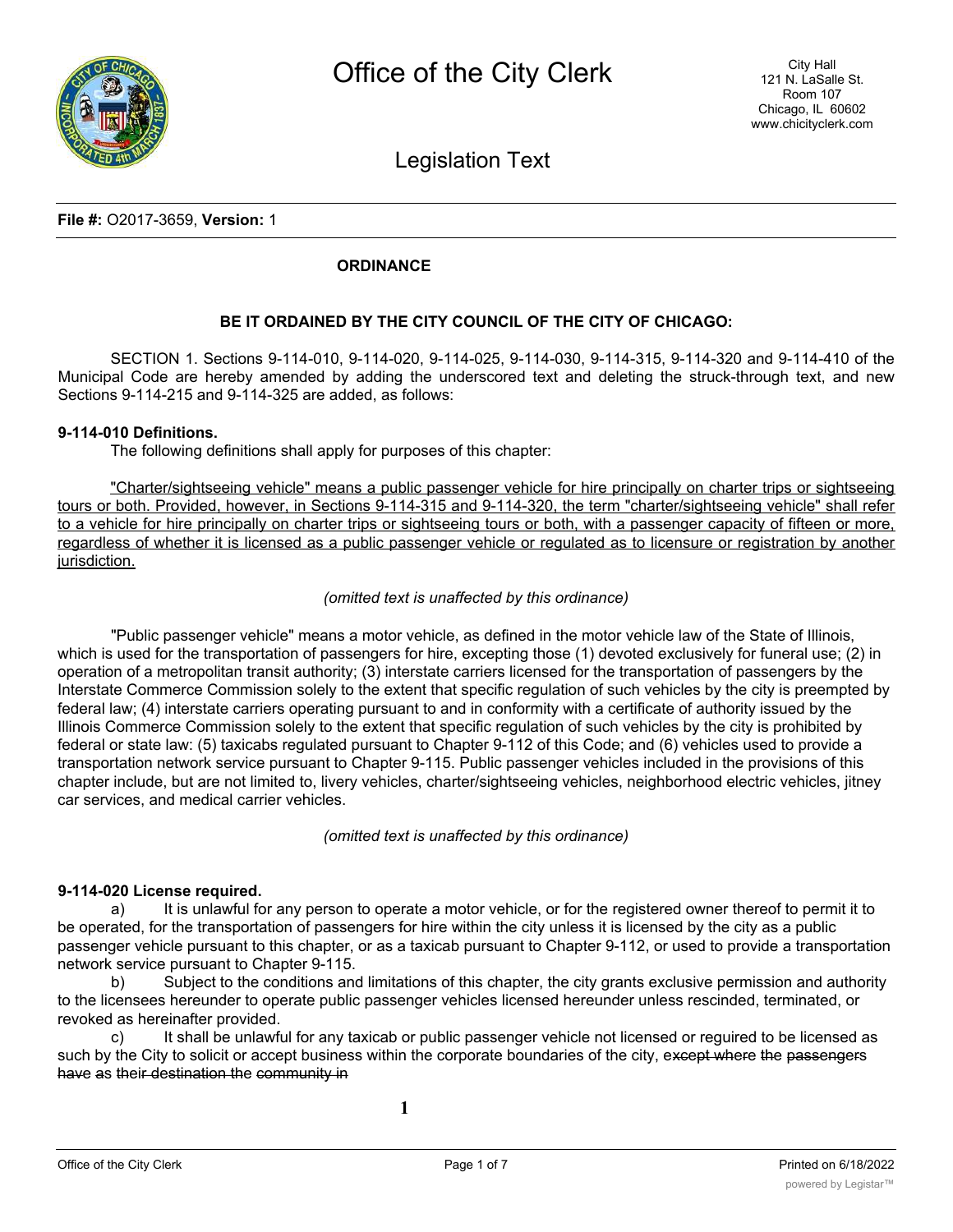which such vehicle is licensed and then only when such transportation has been arranged in advance, except where such vehicle is licensed in the community that the passengers have as their destination, and then only when such transportation has been arranged in advance and no intermediate stops are made within the city.

d) A public passenger vehicle licensed by another jurisdiction may come into the city to discharge passengers whose trip originated from outside of the city or to transport passengers though the city without stopping. While the vehicle is in the city no roof light or other special light shall be used to indicate that the vehicle is vacant or subject to hire, and a white card printed in black letters, or a digital sign, bearing the words "Not For Hire" with text size not less than two inches in height shall be displayed at the windshield of the vehicle, and the vehicle may make no stops other than the destination.

e) Any person who solicits or transports passengers for hire, and the registered owner of any motor vehicle who permits such solicitation and transportation, in violation of this chapter, including, without limitation, Sections 9-114- 315 and 9-114-320, are subject to fines, vehicle impoundment, and other applicable penalties.

## **9-114-025 Temporary permits - Fees.**

The commissioner may issue temporary permits for the operation within the city of a public passenger vehicle not licensed by the city, or anv charter/sightseeing vehicle regardless of where it is licensed or registered, where the use within the city is for a special event or for a specific purpose. The daily fee for a temporary permit under this section shall not exceed \$100.00 per vehicle. Such vehicles shall be subject to all applicable provisions of Chapters 9-104, 9-112, and 9-114, as applicable, of the Chicago Municipal Code as well as all rules and regulations property promulgated pursuant to Chapters 9-104, 9-112, and 9-114 9-444V

## **9-114-030 Application for license.**

An applicant must apply for the issuance or renewal of a license using a print or electronic from prescribed by, and as directed by, the commissioner and accompanied by such documents as the commissioner may require. If the applicant is a corporation or partnership, then its duly authorized agent can apply on behalf of the applicant. An applicant for a license who intends to operate one or more charter/sightseeing vehicles shall include as part of the application, and update as necessary, the address(es) where all vehicles in the licensee's fleet are kept when not in use.

Any changes made to the information submitted on the application or any material changes made to the licensee's personal or businesses operations or to any information provided under this chapter must be reported, in writing, to the commissioner within four business days of the change.

## **9-114-215 License rescission.**

The commissioner shall have the power to rescind any license erroneously or illegally issued, transferred or renewed pursuant to this chapter. In order for such a rescission to be effective, the commissioner must notify the licensee of the date the rescission will take effect. The notice shall take place by first class mail or in-person notification. The commissioner must indicate in such notice the basis for the rescission and must also indicate a date and time, prior to the proposed rescission date, upon which the licensee may appear before the commissioner, or his or her designee, to contest the proposed rescission. The licensee shall also be informed that he or she shall be entitled to present to the commissioner or his or her designee anv document, including affidavits, relating to the proposed rescission. Following the appearance of

2

the licensee before the commissioner, the commissioner may affirm or reverse his or her rescission decision. The commissioner's decision shall be in writing and shall be mailed to the licensee at least five days before a license rescission is effective. A licensee may appeal the commissioner's decision to anv court of competent jurisdiction.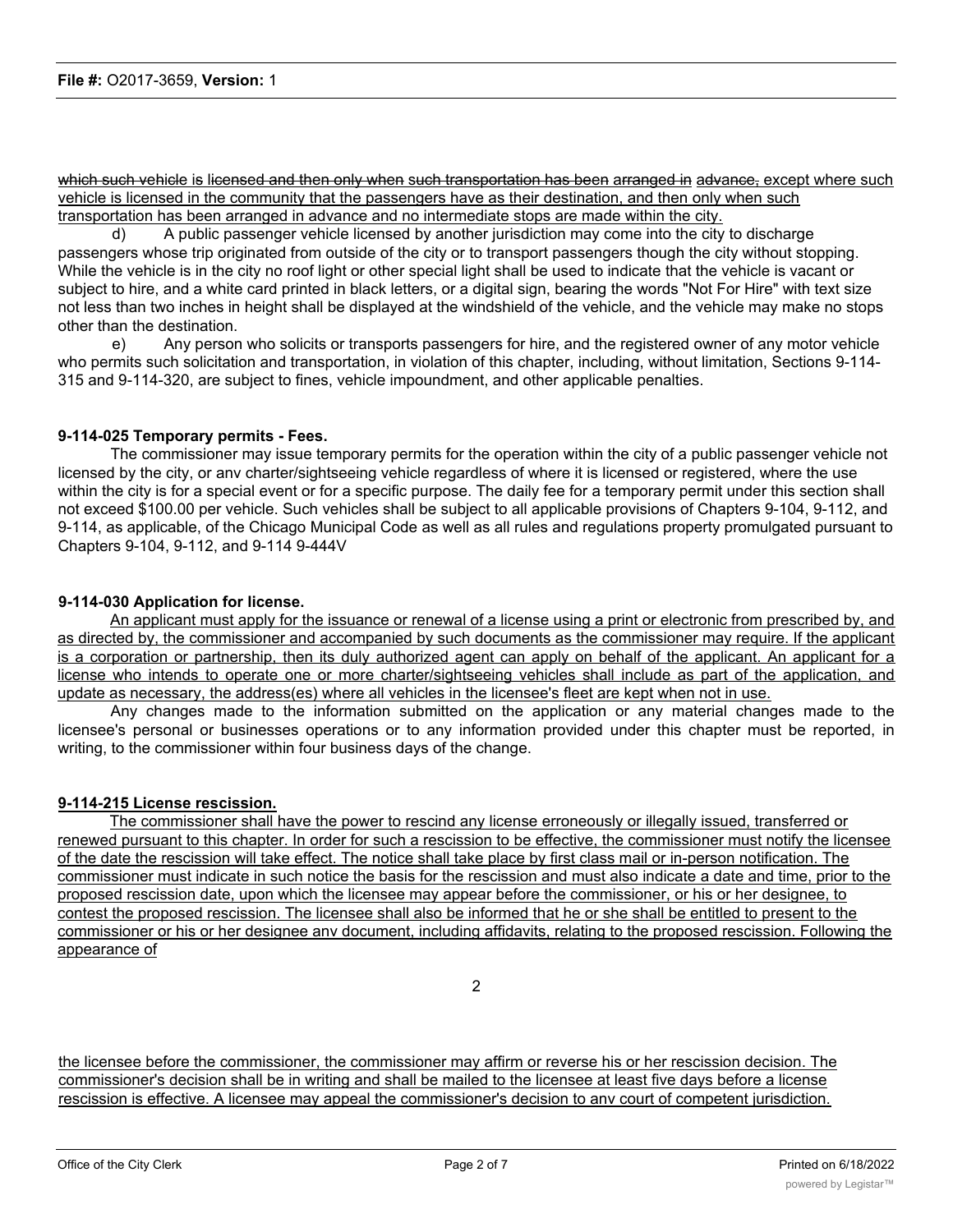## **9-114-315 Allowing unlawful acts.**

a) For purposes of this section, the following definitions apply:

"Allow" means: (1) to permit or approve, either in writing or orally; or (2) to fail to take corrective action.

"Authorized City Personnel" means those employees of the Departments of Aviation, Business Affairs and Consumer Protection, Emergency Management and Communications, Police and Transportation who have been authorized by their respective department heads to obtain information in the field to determine compliance with the Municipal Code.

"Security guard" means the accompanying individual reguired for certain trips pursuant to Section 9-114-320 in addition to the security camera specified therein. A security guard must be a private security contractor duly licensed pursuant to 225 ILCS 447. Article 25, or a registered employee of a private security agency with a valid permanent employee registration card pursuant to 225 ILCS 447-35-50.

"Corrective action" means to first make a prompt demand that a passenger either refrain from committing the acts set forth in subsection (b) and (c) of this section or depart from the charter/sightseeing vehicle. If the recipient of the demand does not comply with the demand, "corrective action" means to promptly terminate the charter/sightseeing service and return any passengers to their point of origin or final destination, or make a prompt report of the unlawful act(s) to the Chicago Police Department. If a passenger violates subparagraph (b)(4) or (b)(5) of this section, or if a passenger's violation of subsection (b) or (c) of this section causes bodily harm or property damage, "corrective action" shall also include the acts reguired in subsection (dl

"Owner" means an owner of a charter/sightseeing vehicle or charter/sightseeing service, including an individual, firm, partnership, joint venture, association, corporation, estate, trust, trustee, or any other group or combination acting as a bus company or other business entity.

- b) No owner, or driver of a charter/sightseeing vehicle, or security guard, shall allow any passenger:
- L who is under the age of 21 to possess or consume alcoholic liquor.
- 2. to engage in disorderly conduct.
- 3. to possess any drug paraphernalia.
- 4. to unlawfully possess a firearm.
- 5. to discharge a weapon firearm.
- 6^ to hurl projectiles from the vehicle. 7. to commit indecent

exposure. JL to litter.

9. to unlawfully possess or use marijuana cannabis or anv controlled substance.

3

c) No owner, or driver of a charter/sightseeing vehicle, or security guard, shall allow any person who is visibly inebriated onto that vehicle unless the next stop is the point of origin or final destination.

d) The drivor of a charter/sightseeing vehicle shall keep an itinerary identifying the point of origin and each stop for the current trip and shall present that itinerary to a Police Officer upon request. If a passenger violates subparagraph (b)(4) or (b)(5) of this section, or if a passenger's violation of subsection (b) or (c) of this section causes bodily harm or property damage, the driver, or security guard if there is one, must, when it is reasonably safe to do so: (1) promptly report to the Police Department, via a telephone call to 9-1-1. anv such violation reported to or observed by the driver or security guard: (2) answer fully and truthfully all questions asked by Authorized City Personnel regarding the violation: (3) cooperate with the City in anv such inguiry or investigation by giving oral or written statements to the City at reasonable times and locations in the course of anv investigation; and (4) sign a complaint against the passenger if the driver or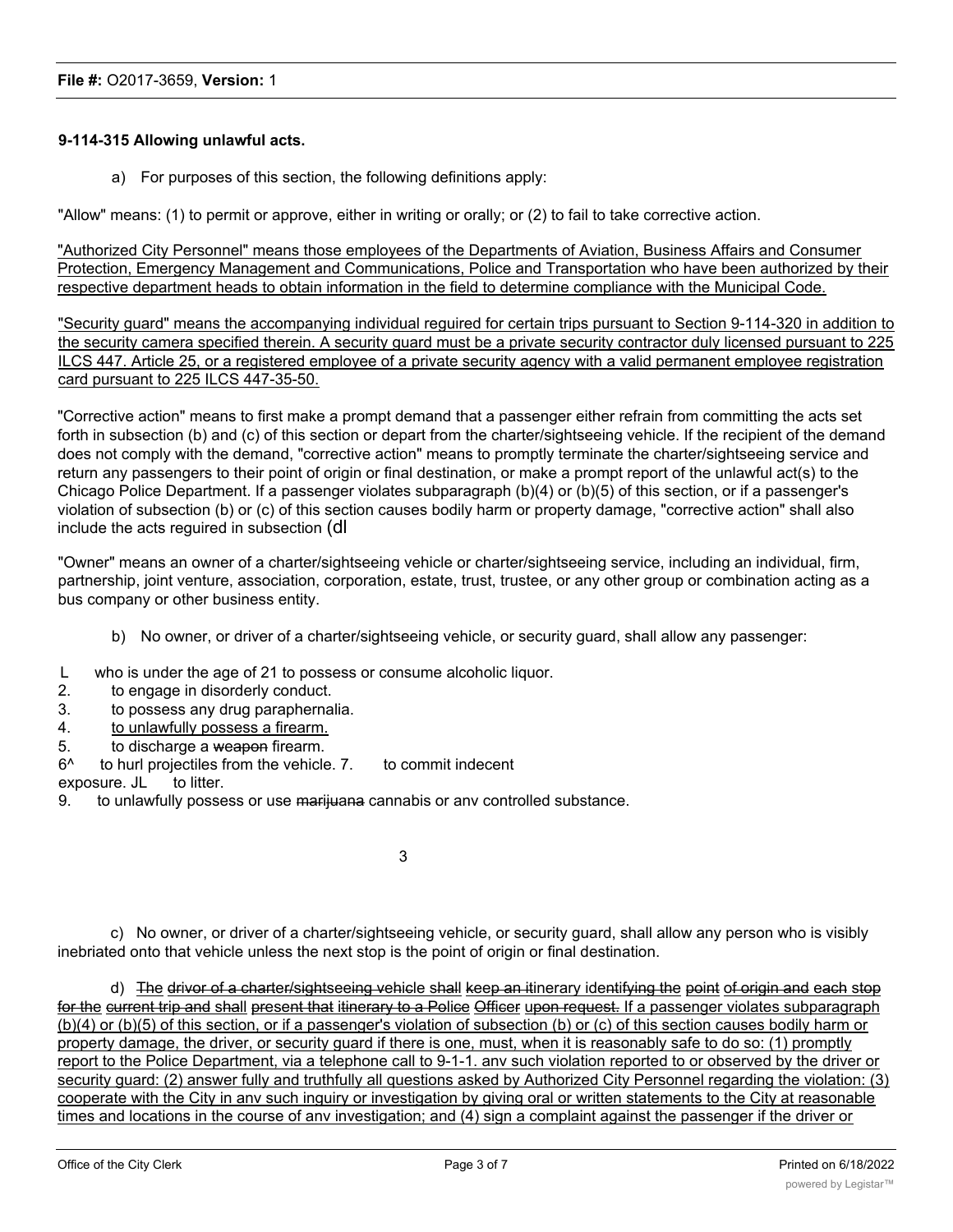## **File #:** O2017-3659, **Version:** 1

### security guard saw the violation take place.

e) A driver's or security guard's violation of this section or Section 9-114-320 shall be attributable to, and deemed a violation by, the owner. A notice of violation of this section or Section 9-114-320 shall be deemed served upon the owner once it has been deposited in US mail with proper postage prepaid and properly addressed to the registered agent of the charter/sightseeing vehicle business entity or, alternatively, to the registered owner of the vehicle.

f) Each person who violates this section shall be subject to a fine of not less than \$250 nor more than \$500 for the first offenso, not less than \$500 nor more than \$1,000 for the second offense, and not less than \$1,000 nor more than \$1,500 for the third and succeeding offenses, during the same calendar year.

## **9-114-320 Sightseeing vehicles. Charter/sightseeing vehicles - requirements and restrictions.**

## (a) General.

Charter/sightseeing vehicles shall not be used for transportation of passengers except on sightseeing tours or charter trips.

No person shall solicit passengers for sightseeing tours upon any public way except at stands specially designated by the city council for sightseeing vehicles.

Each charter/sightseeing vehicle that is not subject to requirements to display identification or information pursuant to rules imposed by the Interstate Commerce Commission, Illinois Commerce Commission, or Federal or state law shall display the City of Chicago public vehicle (for purposes of this section. "COCPV") license number, preceded by the initials "COCPV." and the name of and a contact telephone number for the owner. For purposes of this section, a license plate is not "identification information." The markings reguired by this section must:

(1) Be painted or otherwise permanently affixed to, and appear on both sides of, the vehicle;

4

2) Be in letters that contrast sharply in color with the background on which the letters are placed;

- 3) Be readily legible, during daylight hours, from a distance of 50 feet while the vehicle is stationary; and
- 4) Be kept and maintained in a manner that retains the legibility reguired by the preceding paragraph (3).

No charter/sightsoeing vehiclos may display advertising-witheut first obtaining an advertising permit as sot forth in Section 9 114-330.

The driver of a charter/sightseeing vehicle shall keep an itinerary identifying the point of origin and each stop for the current trip, in such form and format as the Commissioner specifies, and shall present that itinerary to Authorized City Personnel, as that term is defined in Section 9-114-315. upon reguest.

The owner of each charter/sightseeing vehicle subject to City licensure under this Chapter shall include their City license account (I.R.I.S.) number on all advertising and promotional materials for the charter/sightseeing service, on anv web page promoting or describing the charter/sightseeing service, and on any trip contract used for the trip.

(b) Trips that include alcohol.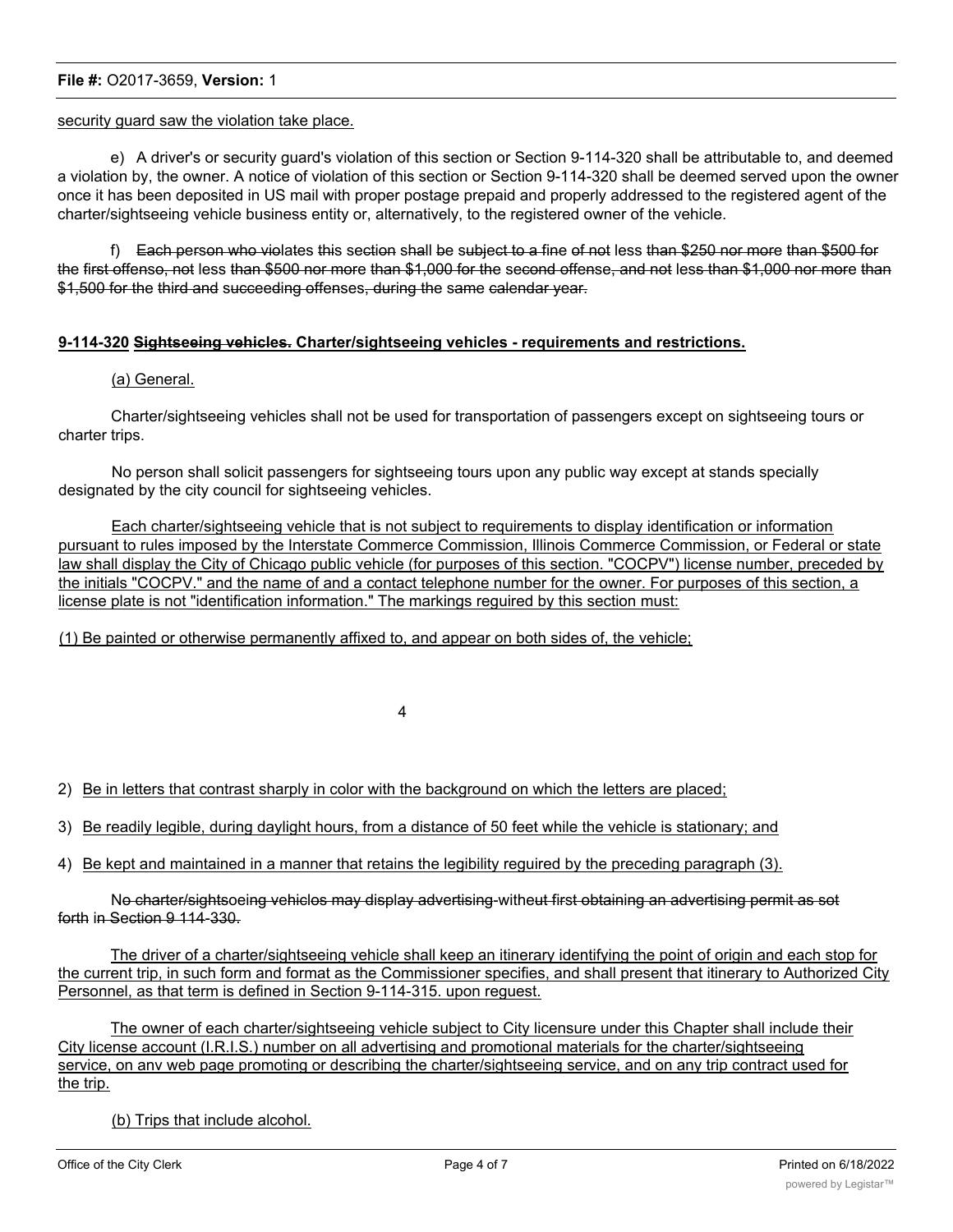In addition to the requirements of subsection (a), the requirements and restrictions of this subsection (b) apply to each trip with fifteen or more passengers that includes the opportunity for passengers to consume alcoholic liquor either: (i) while on the vehicle, or (ii) during an interim stop on the trip (i.e. a stop other than the point of origin or final destination).

Each charter/sightseeing vehicle shall both: (i) contain a security guard to accompany the driver for the entire trip, and (ii) be equipped with one or more fully operational security cameras meeting specifications set by rule.

The owner, driver of a charter/sightseeing vehicle or security guard shall take affirmative measures to determine that no passenger is in violation of Section 9-114-315(b)(4),

Upon commencing a trip in the City of Chicago, or upon or prior to entering the City of Chicago, the driver of a charter/sightseeing vehicle or security guard shall present to each passenger the text of subsections 9-114-315(b) and (c). This text may be presented via an information sheet or placard, a spoken presentation to the passengers, or a video. The presentation shall be subject to discretionary audit by Authorized City Personnel, as that term is defined in Section 9-114-315.

No charter/sightseeing vehicle shall include a stop for purposes of visiting anv public park during the hours the park is closed.

## **9-114-325 Plan of operation; vehicle violations cumulative.**

Anv owner who has been found liable for unlicensed operation, or who has otherwise been subjected to disciplinary action for violations of this Chapter, may be reguired to enter into

«

a plan of operation acceptable to the Commissioner as a condition of being allowed to engage in or resume licensed operation. Anv such plan of operation shall be imposed at the Commissioner's direction and shall contain such reguirements and restrictions that the Commissioner determines are necessary and appropriate to ensure safe operation, taking into account the nature and number of the pertinent violations.

A cease-and-desist order imposed for a violation committed in conjunction with any charter/sightseeing vehicle shall apply to all charter/sightseeing vehicles in that owner's fleet. A license suspension or revocation imposed for a violation committed in conjunction with anv charter/sightseeing vehicle shall apply to all charter/sightseeing vehicles in that owner's fleet. The Commissioner shall consider the number and nature of violations that trigger license suspension or revocation on a fleet-wide basis as opposed to a vehicle-specific basis. For , purposes of this paragraph, "fleet" shall mean all charter/sightseeing vehicles under common ownership.

## **9-114-410 Violation - Penalty.**

Any person who violates any provision of this chapter for which a penalty is not otherwise provided shall be fine d not less than \$100.00 nor more than \$200.00 for the first offense, not less than \$200.00 nor more than \$300.00 for th e second offense, and not less than \$300.00 nor more than \$750.00 for the third and succeeding offenses during the same calendar year. Each day that such violation shall continue shall be deemed a separate and distinct offense. In addition, when any one vehicle is involved in more than five violations of this chapter or the rules and regulations relati ng thereto within a 12-month period, the license for that vehicle shall be revoked.

a) Anv person who violates anv provision of this chapter for which a penalty is not otherwise provided shall be fined not less than \$100.00 nor more than \$10.000.00. Each day that such violation shall continue shall be deemed a separate and distinct offense. In addition to fines, penalties for anv violations of this chapter may include license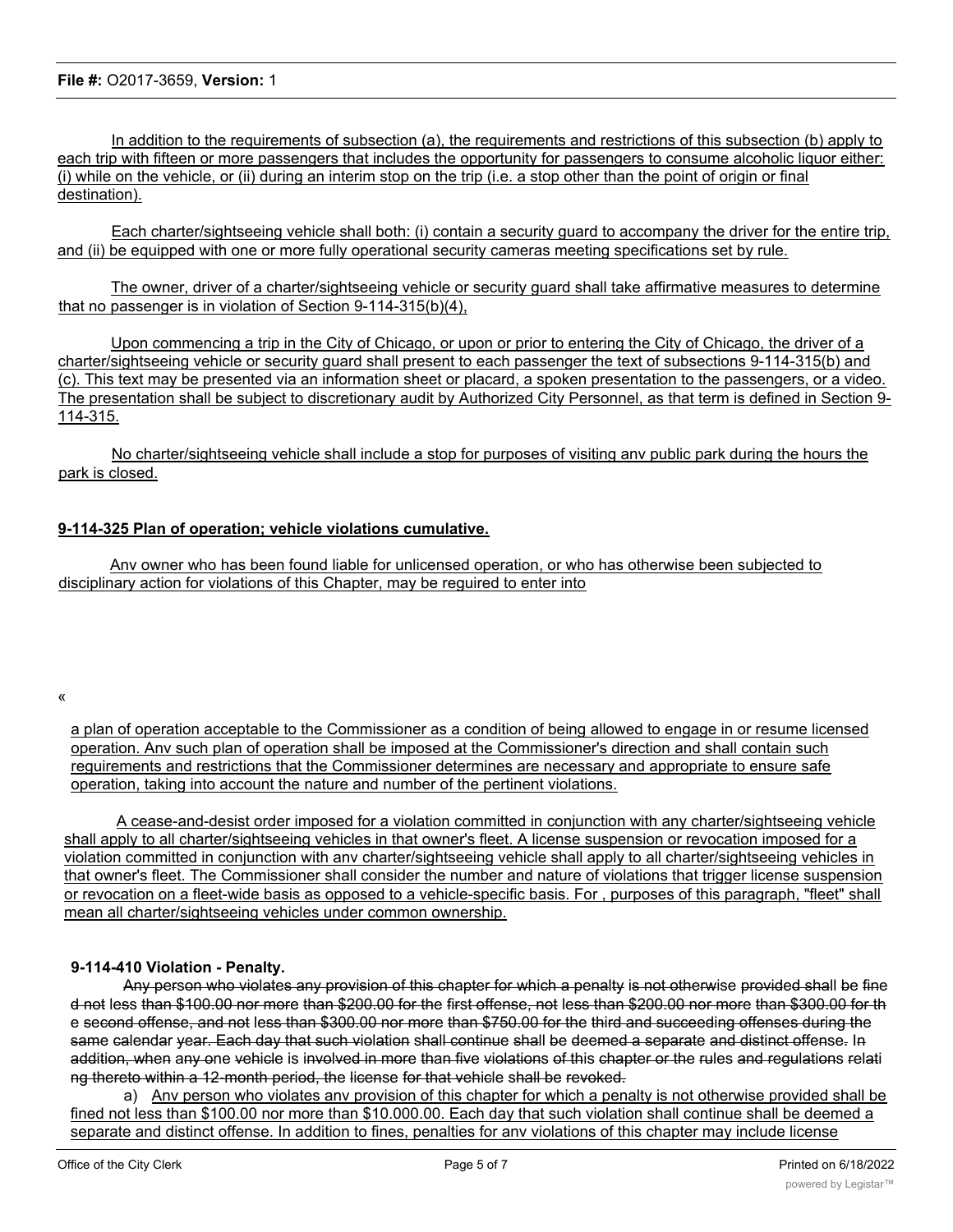### **File #:** O2017-3659, **Version:** 1

suspension or revocation.

b) Anv person who violates Section 9-114-150. 9-114-280. 9-114-315. or 9-114-320 shall be fined not less than \$250.00 nor more than \$10,000.00 for each offense.

c) Anv person who violates Section 9-114-020 or 9-114-170 shall be fined not less than \$1,000.00 nor more than \$10,000.00 for each offense. In addition to the fine provided by this subsection (c) for unlicensed operation, the commissioner is authorized to issue a cease-and-desist order directing immediate cessation of unlicensed operation until proper licensure is obtained. A second or subseguent incident of unlicensed operation, or operation in violation of a cease-and-desist order, shall subject the violator to a minimum fine of \$5,000.00.

SECTION 2. In light of the urgent need to ensure the proper regulation of charter/sightseeing vehicles and other commercial vehicles, pursuant to 65 ILCS 5/1-2-4, this ordinance shall take effect immediately upon its passage and approval, if such passage is by a vote of at least two-thirds of the members of this Council.

In the event this ordinance passes by a majority vote of less than two-thirds of the members of this Council, this ordinance shall take effect ten days after passage and publication.

The Commissioner of Business Affairs and Consumer Protection is authorized to mandate the administrative requirements of this ordinance in a graduated manner, with full implementation to be achieved by June 1, 2017. The Commissioner shall notify interested persons of any such

**6**

graduated implementation, and the ordinance requirements included, by administrative notification.

Department of Business Affairs and Consumer Protection

city of chicago

April 19,2017

# TO THE HONORABLE, THE CHAIRMAN AND MEMBERS OF THE CITY COUNCIL COMMITTEE ON LICENSE AND CONSUMER PROTECTION

Ladies and Gentlemen:

1 transmit herewith, together with Alderman Smith, an ordinance regulating charter/sightseeing vehicles and related Municipal Code amendments.

Your favorable consideration of this ordinance will be appreciated. 121 NORTH LASALLE STREET, ROOM 805, CHICAGO, ILLINOIS 60602